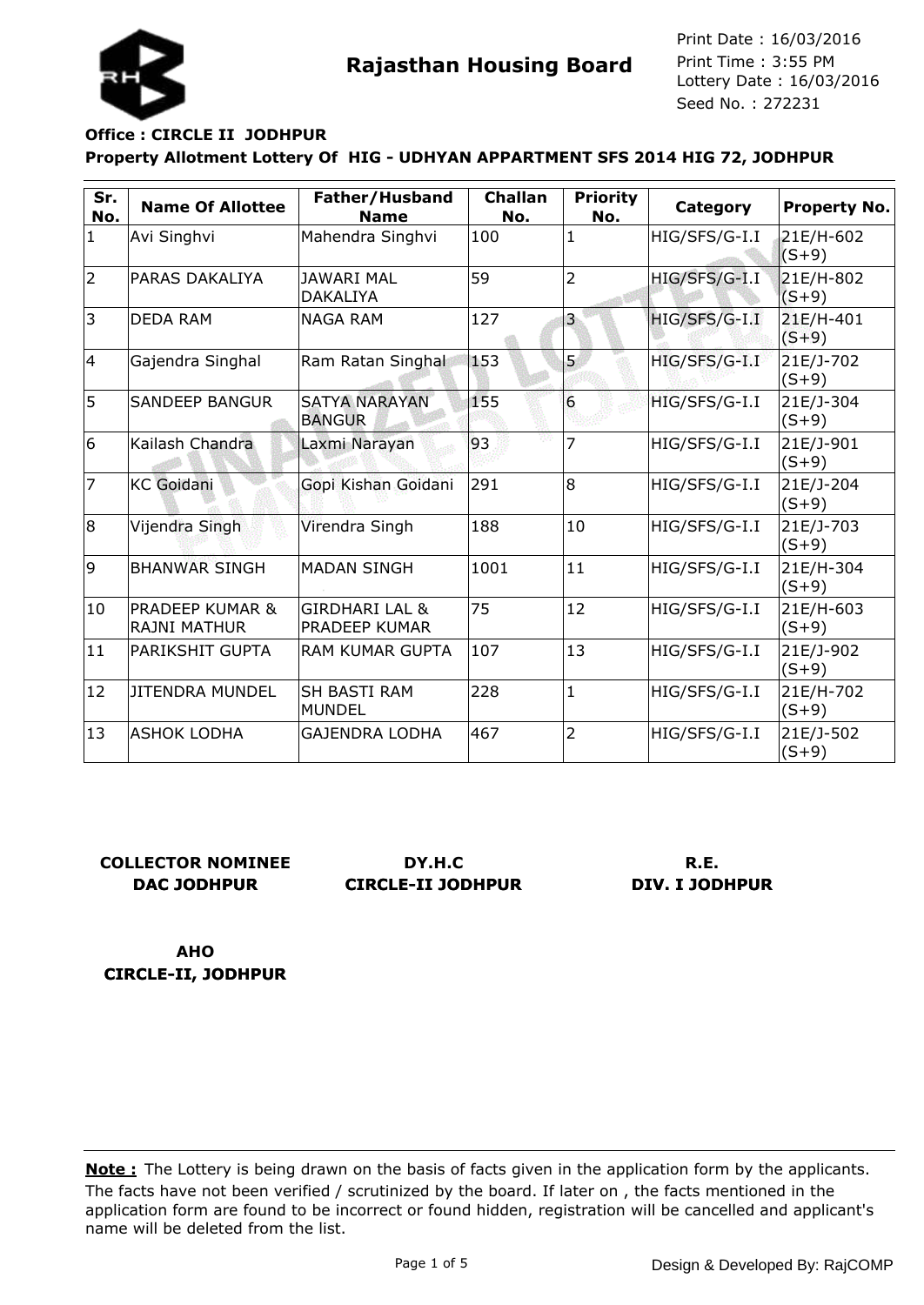

# **Property Allotment Lottery Of HIG - UDHYAN APPARTMENT SFS 2014 HIG 72, JODHPUR Office : CIRCLE II JODHPUR**

| Sr.<br>No. | <b>Name Of Allottee</b>                      | Father/Husband<br><b>Name</b>        | <b>Challan</b><br>No. | <b>Priority</b><br>No. | Category       | <b>Property No.</b>    |
|------------|----------------------------------------------|--------------------------------------|-----------------------|------------------------|----------------|------------------------|
| 14         | DR. RAJEEV MATHUR DR. V N MATHUR             |                                      | 463                   | 3                      | HIG/SFS/G-I.I  | 21E/H-204<br>$(S+9)$   |
| 15         | <b>LALIT VERMA</b>                           | <b>BHAGWAN SINGH</b><br><b>VERMA</b> | 23                    | $\overline{4}$         | HIG/SFS/G-I.I  | 21E/J-402<br>$(S+9)$   |
| 16         | OM PRAKASH MEHRA AMOLAK CHAND                |                                      | 581                   | 5                      | HIG/SFS/G-I.I  | 21E/J-203<br>$(S + 9)$ |
| 17         | <b>MUKESH MATHUR</b>                         | <b>PRAKASH CHANDRA</b><br>MATHUR     | 56                    | $\overline{1}$         | HIG/SFS/G-I.II | 21E/J-101<br>$(S + 9)$ |
| 18         | <b>SURENDRA SINGH</b><br><b>CHOUDHARY</b>    | <b>GANPATSINGH</b>                   | 90                    | $\overline{2}$         | HIG/SFS/G-I.II | 21E/H-301<br>$(S + 9)$ |
| 19         | MANOHAR JALAMDAN JALAMDAN<br><b>ACHLAWAT</b> | <b>SHAKTIDAN</b><br><b>ACHLAWAT</b>  | 9                     | 3                      | HIG/SFS/G-I.II | 21E/H-601<br>$(S+9)$   |
| 20         | <b>RAJESH VYAS</b>                           | <b>SHIV DAN MAL VYAS</b>             | 252                   | $\overline{4}$         | HIG/SFS/G-I.II | 21E/J-202<br>$(S+9)$   |
| 21         | <b>NARENDRA KUMAR</b><br><b>BATTU</b>        | RAJKARAN BATTU                       | 267                   | 5                      | HIG/SFS/G-I.II | 21E/H-303<br>$(S + 9)$ |
| 22         | IANSHU MATHUR                                | <b>PUNEET NAG</b>                    | 282                   | 1                      | HIG/SFS/G-I.II | 21E/H-703<br>$(S + 9)$ |
| 23         | <b>GARIMA SOMANI</b>                         | <b>GAURAV NAVAL</b>                  | 66                    | $\mathbf{1}$           | HIG/SFS/G-II.I | 21E/J-802<br>$(S + 9)$ |
| 24         | <b>RAM RATAN GEHLOT</b>                      | <b>SAVAL RAM GEHLOT</b>              | 295                   | $\overline{2}$         | HIG/SFS/G-II.I | 21E/H-902<br>$(S+9)$   |
| 25         | lAabha Bohra                                 | Jitendra bohra                       | 163                   | 3                      | HIG/SFS/G-II.I | 21E/J-501<br>$(S + 9)$ |
| 26         | <b>SHALINI GAHLOT</b>                        | IANUPAM GAHLOT                       | 307                   | $\overline{4}$         | HIG/SFS/G-II.I | 21E/J-104<br>$(S+9)$   |

# **COLLECTOR NOMINEE DAC JODHPUR**

**DY.H.C CIRCLE-II JODHPUR**

#### **R.E. DIV. I JODHPUR**

**AHO CIRCLE-II, JODHPUR**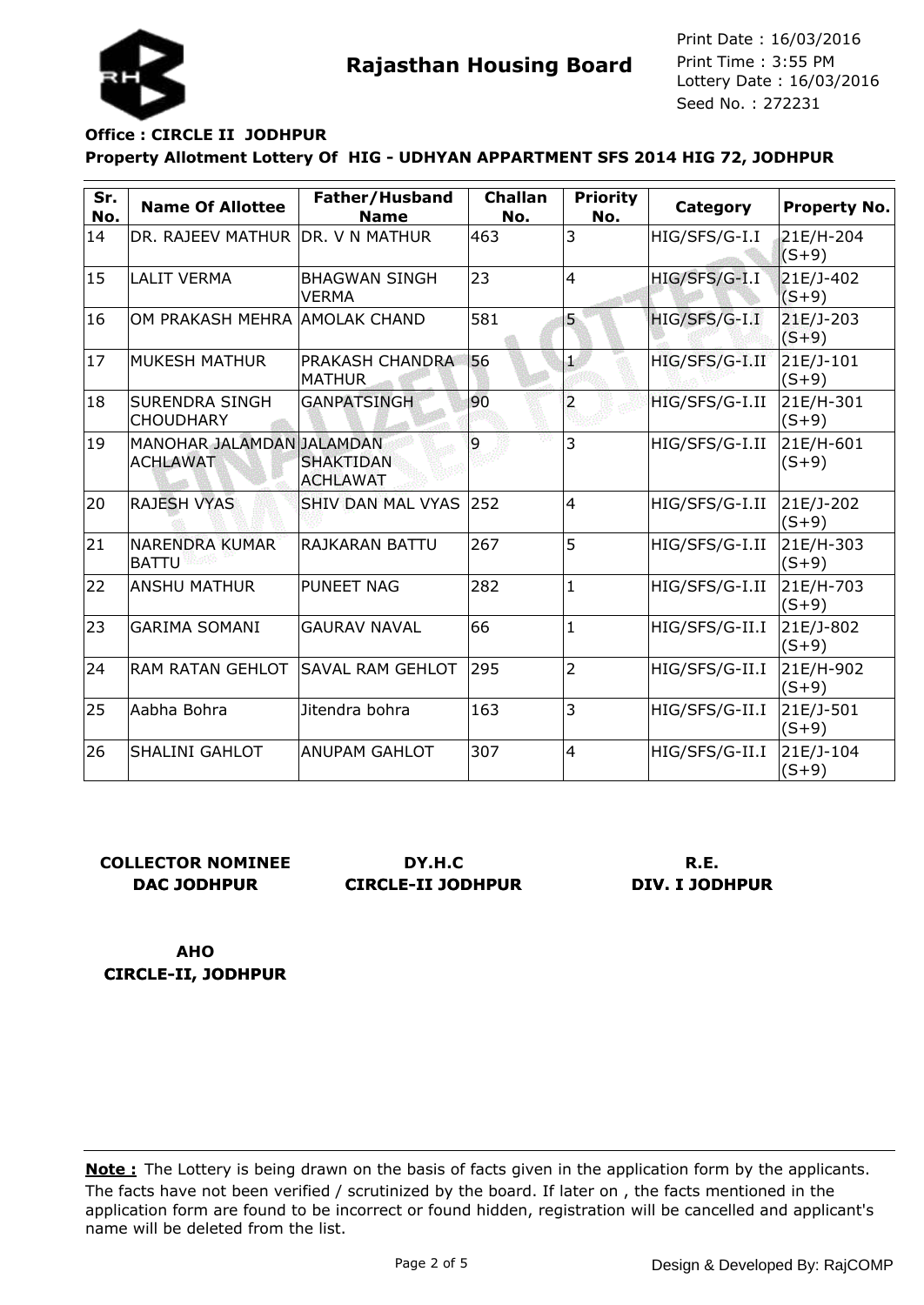

# **Property Allotment Lottery Of HIG - UDHYAN APPARTMENT SFS 2014 HIG 72, JODHPUR Office : CIRCLE II JODHPUR**

| Sr.<br>No. | <b>Name Of Allottee</b>         | Father/Husband<br><b>Name</b>           | <b>Challan</b><br>No. | <b>Priority</b><br>No. | Category       | <b>Property No.</b>    |
|------------|---------------------------------|-----------------------------------------|-----------------------|------------------------|----------------|------------------------|
| 27         | <b>AMIT AGARWAL</b>             | <b>SHYAM SUNDAR</b><br><b>AGARWAL</b>   | 157                   | 6                      | HIG/SFS/G-II.I | 21E/H-804<br>$(S+9)$   |
| 28         | <b>BHANWAR LAL</b>              | POKAR RAM                               | 76                    | 7                      | HIG/SFS/G-II.I | 21E/H-103<br>$(S+9)$   |
| 29         | <b>NARPAT DAN</b>               | <b>JALAM DAN</b>                        | 10                    | 8                      | HIG/SFS/G-II.I | 21E/H-803<br>$(S + 9)$ |
| 30         |                                 | POOJA ABICHANDANI VINAY ABICHANDANI 294 |                       | 10 <sup>°</sup>        | HIG/SFS/G-II.I | 21E/J-401<br>$(S+9)$   |
| 31         | <b>PANNA LAL</b>                | <b>PRABHU LAL</b>                       | 183                   | 11                     | HIG/SFS/G-II.I | 21E/H-203<br>$(S+9)$   |
| 32         | <b>VIPUL CHOUDHARY</b>          | <b>CHOTA RAM</b><br><b>CHOUDHARY</b>    | 268                   | 13                     | HIG/SFS/G-II.I | 21E/J-403<br>$(S+9)$   |
| 33         | <b>SHWETA LALWANI</b>           | SUSHIL J. LALWANI                       | 1004                  | 14                     | HIG/SFS/G-II.I | 21E/J-804<br>$(S+9)$   |
| 34         | <b>BINDU JOSHI</b>              | <b>KAMAL KISHORE</b><br><b>JOSHI</b>    | 134                   | 15                     | HIG/SFS/G-II.I | 21E/J-803<br>$(S+9)$   |
| 35         | <b>SANGEETA JAIN</b>            | <b>SUMER CHAND JAIN</b>                 | 288                   | 16                     | HIG/SFS/G-II.I | 21E/J-103<br>$(S+9)$   |
| 36         | SUBHASH BALASH                  | <b>SURENDRA SINGH</b>                   | 179                   | 18                     | HIG/SFS/G-II.I | 21E/H-201<br>$(S+9)$   |
| 37         | MANJU LATA GAHLOT AGRSEN GAHLOT |                                         | 305                   | 19                     | HIG/SFS/G-II.I | 21E/J-302<br>$(S+9)$   |
| 38         | <b>NEELAM SHARMA</b>            | <b>MG SHARMA</b>                        | 919                   | $\overline{2}$         | HIG/SFS/G-II.I | 21E/H-801<br>$(S+9)$   |
| 39         | <b>ISHTA KHATRI</b>             | <b>DEVENDRA KHATRI</b>                  | 538                   | 3                      | HIG/SFS/G-II.I | 21E/H-704<br>$(S+9)$   |

# **COLLECTOR NOMINEE DAC JODHPUR**

**DY.H.C CIRCLE-II JODHPUR**

### **R.E. DIV. I JODHPUR**

**AHO CIRCLE-II, JODHPUR**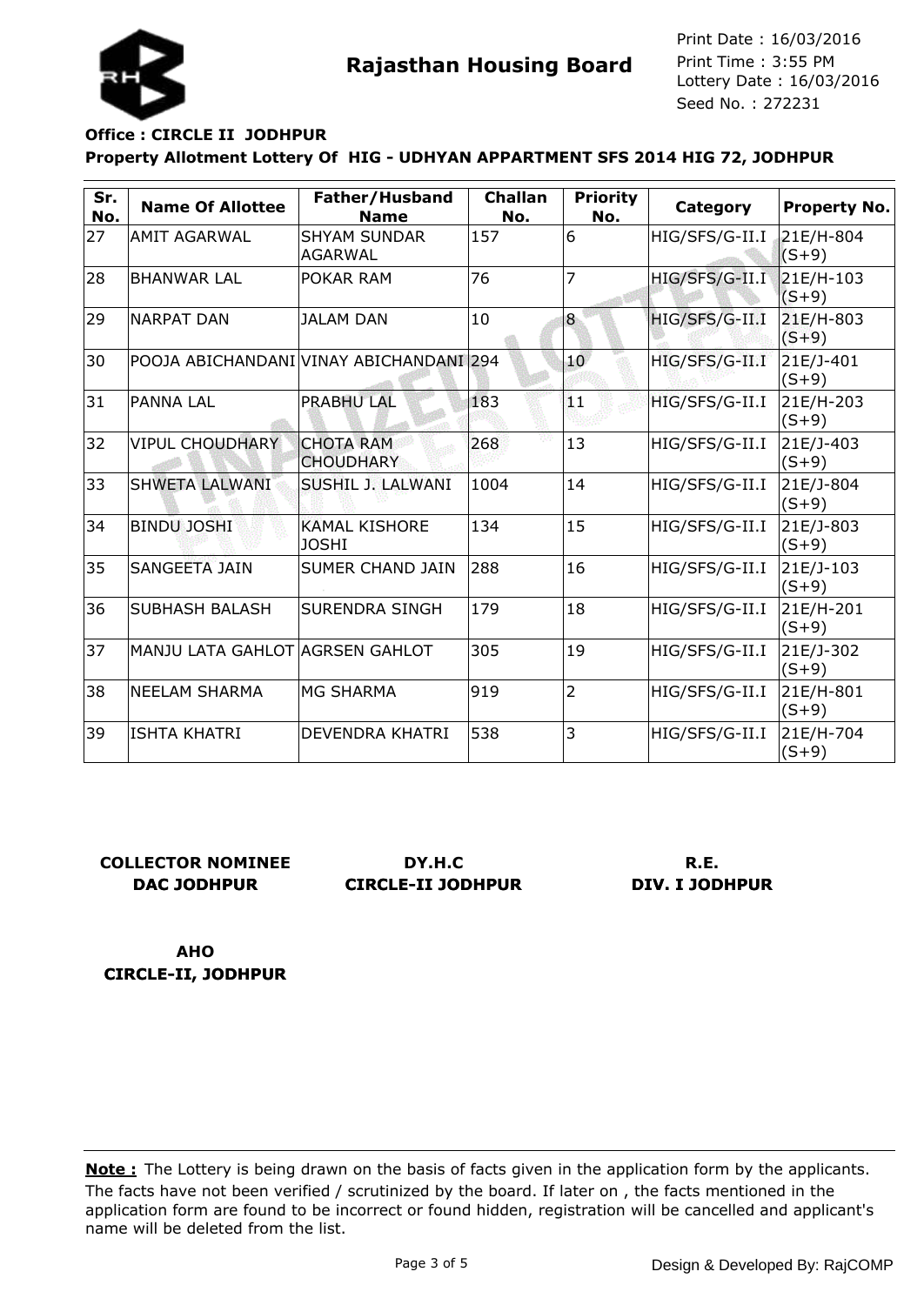

### **Property Allotment Lottery Of HIG - UDHYAN APPARTMENT SFS 2014 HIG 72, JODHPUR Office : CIRCLE II JODHPUR**

| Sr.<br>No. | <b>Name Of Allottee</b>              | Father/Husband<br><b>Name</b>           | <b>Challan</b><br>No. | <b>Priority</b><br>No. | Category                  | <b>Property No.</b>  |
|------------|--------------------------------------|-----------------------------------------|-----------------------|------------------------|---------------------------|----------------------|
| 40         | PRAGATI<br><b>CHOUDHARY</b>          | <b>CHHOTU RAM</b><br><b>CHOUDHARY</b>   | 253                   | 4                      | HIG/SFS/G-II.I            | 21E/J-301<br>$(S+9)$ |
| 41         | YOGESH DHOOT                         | RAMGOPAL DHOOT                          | 1239                  | 6                      | HIG/SFS/G-II.I            | 21E/H-903<br>$(S+9)$ |
| 42         | <b>JETHA RAM</b><br><b>CHOUDHARY</b> | <b>SH UGRA RAM</b><br><b>CHOUDHARY</b>  | 212                   | 8                      | HIG/SFS/G-II.I            | 21E/J-704<br>$(S+9)$ |
| 43         | MUKESH KHATRI                        | <b>KISHAN CHAND</b><br><b>KHATRI</b>    | 287                   | 9                      | HIG/SFS/G-II.I            | 21E/H-102<br>$(S+9)$ |
| 44         | <b>LALIT KHATRI</b>                  | <b>LOON KARAN KHATRI 750</b>            |                       | 10                     | HIG/SFS/G-II.I            | 21E/J-303<br>$(S+9)$ |
| 45         | AIAL ANALNA                          | TARA CHAND JAIN                         | 2680                  | 11                     | HIG/SFS/G-II.I            | 21E/J-601<br>$(S+9)$ |
| 46         | <b>VIPUL MAHESHWARI</b>              | <b>AMAR CHAND</b><br><b>MAHESHWARI</b>  | 1216                  | 12                     | HIG/SFS/G-II.I            | 21E/H-404<br>$(S+9)$ |
| 47         | <b>PRANNOY</b>                       | <b>CHANDRA PRAKASH</b><br><b>MATHUR</b> | 1277                  | 13                     | HIG/SFS/G-II.I            | 21E/H-302<br>$(S+9)$ |
| 48         | <b>DR.USHA SHANKHLA</b>              | IDR.PADAM SINGH<br><b>SANKHLA</b>       | 306                   | $\mathbf{1}$           | HIG/SFS/G-II.II 21E/J-604 | $(S+9)$              |
| 49         | Manish Patel                         | Joga Ram Patel                          | 156                   | 3                      | HIG/SFS/G-II.II 21E/J-904 | $(S+9)$              |
| 50         | <b>MUKESH KUMAR</b>                  | <b>MOHAN LAL RATHI</b>                  | 121                   | 4                      | HIG/SFS/G-II.II 21E/H-701 | $(S+9)$              |
| 51         | Pramod Kr. Mathur                    | Tola ram mathur                         | 1003                  | 5                      | HIG/SFS/G-II.II 21E/J-201 | $(S+9)$              |
| 52         | <b>AVINASH LODHA</b>                 | <b>GAJENDRA LODHA</b>                   | 462                   | $\mathbf{1}$           | HIG/SFS/G-II.II 21E/J-602 | $(S+9)$              |

# **COLLECTOR NOMINEE DAC JODHPUR**

**DY.H.C CIRCLE-II JODHPUR**

### **R.E. DIV. I JODHPUR**

**AHO CIRCLE-II, JODHPUR**